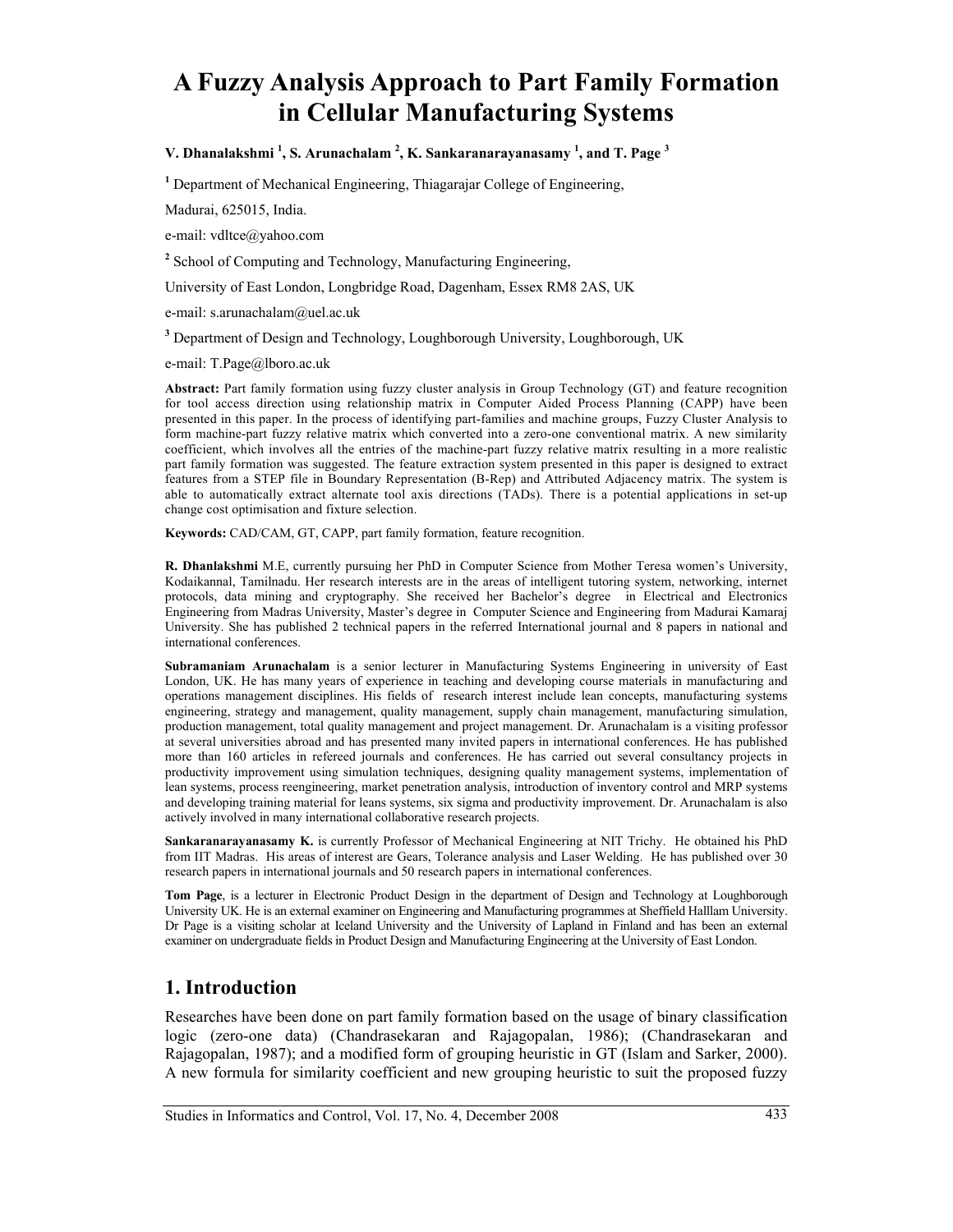method are suggested in this paper. The other researches have been done on feature recognition and process planning in CAPP in defining the tool access directions using a hierarchical structure (Gindy, 1989), generating the tool approach directions for grouping machines for setups (Ozturk, Kaya, Alanks, and Sevinc, 1996), determining the cutter sweep directions using a floor-based algorithm (Han and Requicha, 1998); (Han, Han, Lee and Juneho, 2001) introducing the concept of attributed adjacency graph (AAG) for the recognition of machining features from a B-rep of a solid model (Han, Kang, and Choi, 2001). A feature recognition system in Java language to automatically capture the candidate TADs is developed and presented in this paper.

## **2. Methods**

#### **2.1 Part family formation**

In a cellular manufacturing system, the similarity between parts should be related to similarity between machines for the creation of cells. The similarity coefficients have been suggested to apply for the entries which are either 0 or 1. Hence the similarity coefficient needs to be changed suitably.

$$
S_{ij} = \sqrt{\sum_{k=1}^{N} (x_{ik} - x_{jk})^2}
$$
 (1)

Where,  $S_{ii}$  is Similarity coefficient for i<sup>th</sup> machine and j<sup>th</sup> part

 $x_{ij}$  is Fuzzy machine-part incident matrix value corresponding to i<sup>th</sup> machine and i<sup>th</sup> part

N is Number of parts

Using this, similar machines are grouped.

The corresponding similarity coefficient for parts groupings will then be

$$
S_{ij} = \sqrt{\sum_{k=1}^{M} (x_{ki} - x_{kj})^2}
$$
 (2)

Where, M is Number of machines

The above two equations are used in grouping the machines and parts.

The proposed methodology applies fuzzy relative matrix, new similarity coefficient, cell formation heuristic and new grouping efficiency formula.

(i) Consider M machines and N parts, find the M by N clustering matrix  $(x_{ii})$  where the values of  $x_{ii}$  lie between 0 and 1 which is the degree of relationship between the machine i and the part j.

(ii) Find the lower triangular machine similarity matrix using the equation (1).

(iii) Apply a heuristic method of grouping of machines by selecting the (i,j) cells of the similarity triangular matrix  $\{S_{ij}|i>i\rangle\}$  having least values of  $S_{ij}$ 's. The number of least values selected depends upon the number of groupings of machines required.

(iv) Now obtain the optimal grouping of machines by Linear Programming technique using TORA software.

(v) Repeat the above steps to group parts using equation (2).

(vi) Rearrange the rows and columns of the original fuzzy machine-part matrix according to the machine groupings and parts groupings.

(vii) Finally the grouping efficiency GE is found as follows:

 $GE = Pa + (1-P)b$  (3)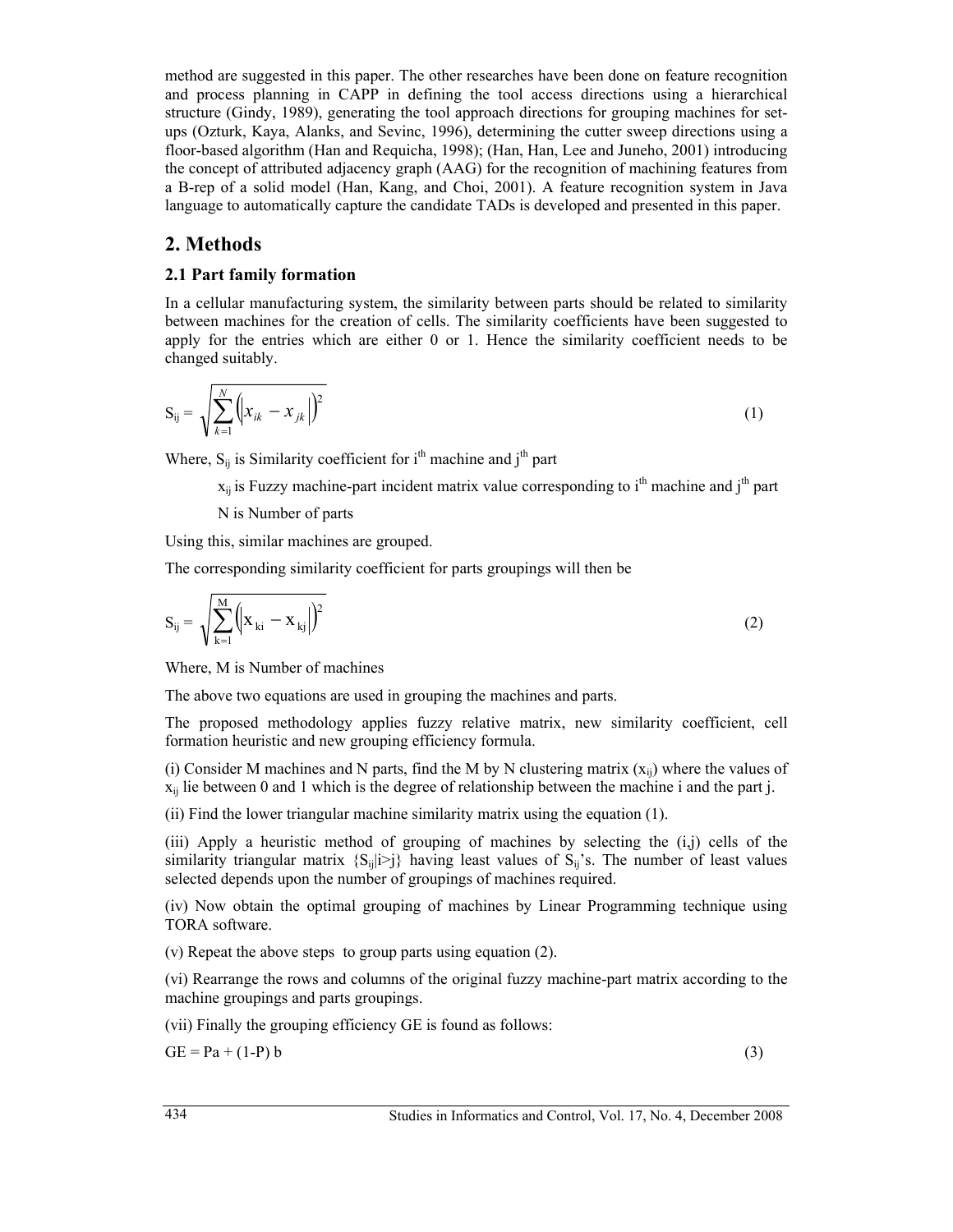Where, GE is Grouping Efficiency

P is A real number between 0 and 1 used in grouping efficiency equation

A is Number of entries  $\geq 8$  in the diagonal blocks/Number of entries in the diagonal blocks

B is Number of entries  $\leq \beta$  in the off-diagonal blocks/Number of entries in the offdiagonal blocks.

The grouping problem minimizes the sum of differences (i.e. new similarity coefficient) and can be expressed as the objective to

Minimize 
$$
Z = \sum_{i=1}^{M} \sum_{j=1}^{N} S_{ij} X_{ij}
$$
 for  $i > j$   
where  $X_{ij} = \int_{0}^{1} \int_{i}^{1} f S_{ij} < (a+b)/2$ , where  $a = max\{ S_{ij}: i > j\}$  & b = min $\{S_{ij}: i > j\}$   
0 if  $S_{ij} > \epsilon(a+b)/2$ 

subject to the constraints  $\sum_{i=1}^{M} \sum_{j=1}^{M}$ *i M j Xij*  $-1$   $j=1$  $=$  K and i $>=$ j, K=number of S<sub>ij</sub><(a+b)/2

$$
U + \sum_{i=1}^{M} \sum_{j=1}^{M} X_{ij} \geq 0 \text{ for } i, j=1,2...M \text{ and } i \geq j \text{ and } X_{ij} = 0 \text{ or } 1 \text{ for } i, j=0,2,...M
$$

Where, β is min {1/U, Mc/M}

U is A value greater than or equal to [M/Mc].

#### **2.2 Feature recognition for tool access direction**

In a CAPP system, feature extraction is the initial step of obtaining process plans. A feature recognition system is developed to capture alternate interpretations of TAD in each feature. The tool axis direction is vital for reducing the number of set-ups thus reducing set-up change cost. Consider a part model shown in fig.2.2.1(a) containing a corner pocket (notch). This feature can be machined in  $-x$ , -y and  $-z$  direction as shown in fig2.2.1(b). Hence, the alternate interpretations have to be evaluated to form candidate TADs.



**Figure 2.2.1 (a) & (b)**. Part model and its alternate tool approach directions

Whenever a part needs machining on more than one face, an additional cost is incurred while changing the set-ups. For optimising the number of set-ups or minimising the set-up change cost, the knowledge of TAD is essential. This paper deals with the problem of determination of TADs in the manufacturing features like slots, holes and step features. Fig.2.2.2 shows the possible candidates for TADs for some sample features.

In this methodology, the first step is the creation of the part model using Pro/Engineer and then converted into a STEP file. The input to the system is the B-rep data, which is obtained by processing the entities contained in the STEP file. The B-rep data includes all information of the prismatic part. Using this data, the system then determines the orientation of each face. The relationships between adjacent faces of the part are found, and these relationships are stored in a relationship matrix. The features are extracted first and compared with feature codes in the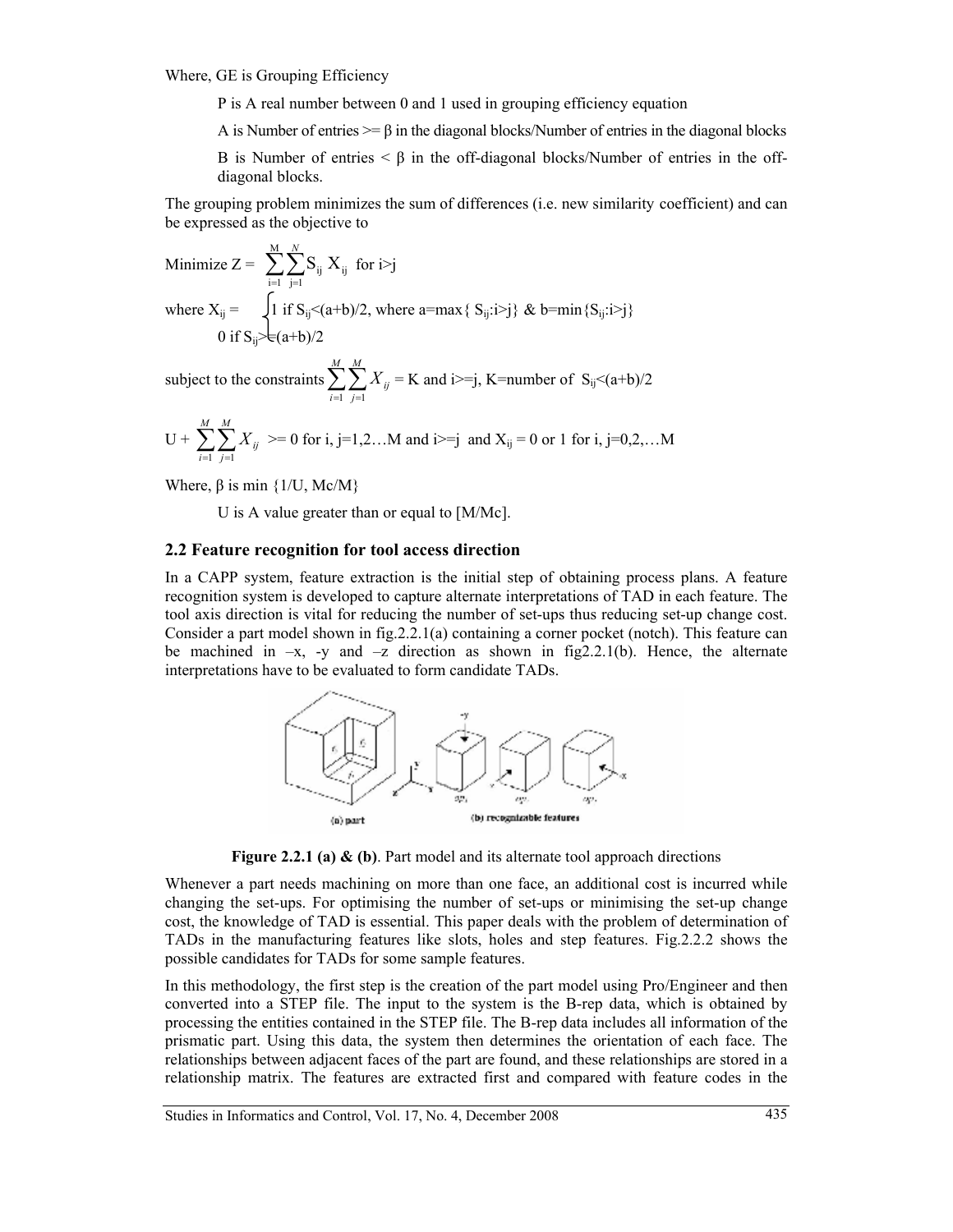database to identify the type of feature. In extracting the features, boundary faces of the feature are determined and the root faces associated with each feature on the object are identified and labelled. The major and minor dimensions of the feature are determined. The orthogonal view



direction of the boundary faces is then evaluated and is stored in feature database.



## **3. Results**

#### **3.1 Part family formation**

The fuzzy part-machine incident matrix with 10 machines and 11 parts used in the previous work [8] is taken for the numerical illustration and comparison of efficiency.

```
0.26 0.02 0.20 0.00 0.01 0.04 0.02 0.02 0.02 0.30 0.03 
0.01 0.03 0.03 0.01 0.21 0.01 0.03 0.23 0.01 0.02 0.29 
0.01 0.30 0.01 0.25 0.03 0.21 0.31 0.03 0.05 0.06 0.01 
0.010.01 0.02 0.02 0.21 0.02 0.02 0.27 0.03 0.04 0.26 
0.21 0.01 0.20 0.01 0.04 0.01 0.01 0.04 0.23 0.23 0.04 
0.23 0.02 0.20 0.03 0.02 0.03 0.04 0.01 0.24 0.02 0.02 
0.02 0.29 0.01 0.30 0.06 0.32 0.43 0.05 0.06 0.03 0.01 
0.20 0.03 0.21 0.04 0.02 0.03 0.04 0.03 0.26 0.28 0.03 
0.01 0.28 0.00 0.01 0.37 0.03 0.05 0.25 0.09 0.02 0.25 
0.01 0.01 0.02 0.02 0.03 0.30 0.05 0.07 0.01 0.00 0.06
```
Applying the equation (1), the similarity triangular matrix for machines is obtained which is shown below.

> 0.000 0.567 0.000 0.637 0.635 0.000 0.556 0.067 0.640 0.000 0.232 0.538 0.637 0.520 0.000 0.359 0.537 0.592 0.528 0.219 0.000 0.762 0.737 0.170 0.741 0.759 0.705 0.000 0.253 0.586 0.622 0.568 0.082 0.264 0.740 0.000 0.696 0.313 0.618 0.323 0.644 0.641 0.712 0.677 0.000 0.507 0.443 0.496 0.384 0.510 0.461 0.555 0.538 0.580 0.000

The machine groupings are done by a heuristic method by which it is natural to choose the least values in the similarity triangular matrix2. The corresponding cells and machine groupings are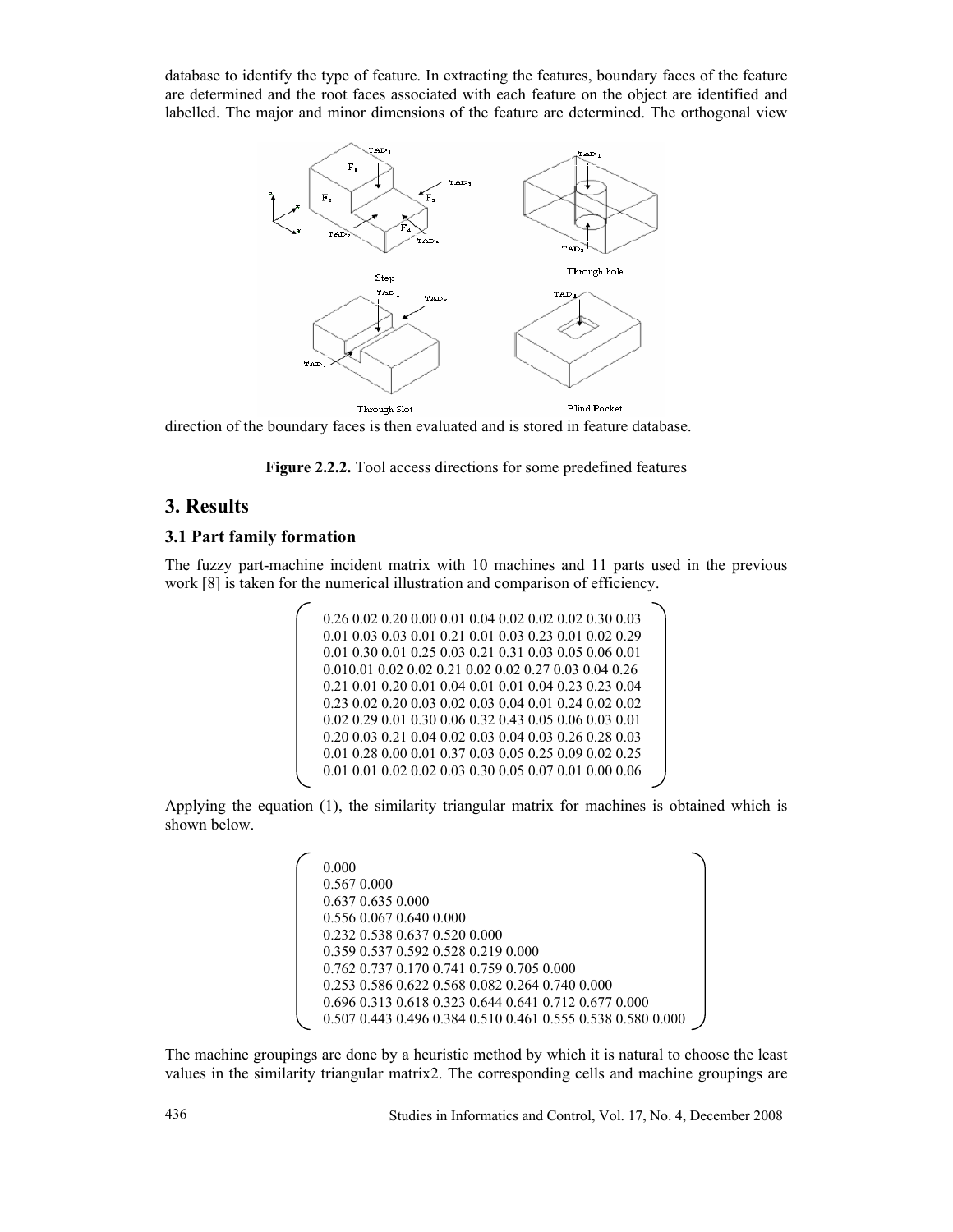marked in table 3.1.1.

| Minimum values | Cells        | Machine groupings       |
|----------------|--------------|-------------------------|
| 0.067          | $(4,2)$ -I   | Group1 = $\{4,2,9,10\}$ |
| 0.082          | $(8,5)$ -II  | Group2 = $\{8,5,6,1\}$  |
| 0.17           | $(7,3)$ -III | Group3 = $\{7,3\}$      |
| 0.219          | $(6,5)$ -II  |                         |
| 0.232          | $(5,1)$ -II  |                         |
| 0.253          | $(8,1)$ -II  |                         |
| 0.264          | $(8,6)$ -II  |                         |
| 0.313          | $(9,2)$ -I   |                         |
| 0.323          | $(9,4)-I$    |                         |
| 0.359          | $(6,1)$ -II  |                         |
| 0.384          | $(10,4)-I$   |                         |

**Table 3.1.1** Machine Groupings

By applying the machines lower triangular similarity matrix into the linear programming model, the following results are obtained.

 $X_{4,2}=X_{5,1}=X_{6,1}=X_{1,8}=X_{8,1}=X_{8,5}=X_{8,6}=X_{9,2}=X_{9,4}=X_{10,3}=X_{10,7}=1$ 

The above result indicate that the optimal groupings of rows are  $\{4,2,9\}$ ,  $\{5,1,6,8\}$  and  $\{10,3,7\}$ .

Similarly, the above steps are carried out for the parts grouping and the final grouping are  $\{4,2,6,7\}, \{8,5,11\}$  and  $\{9,1,3,10\}$ .

|    | 3 |  |                                                        |  |  |  |                                                        |
|----|---|--|--------------------------------------------------------|--|--|--|--------------------------------------------------------|
| 8  |   |  | 0.21 0.20 0.26 0.28 0.03 0.03 0.02 0.04 0.04 0.03 0.03 |  |  |  |                                                        |
|    |   |  | 0.20 0.21 0.23 0.23 0.04 0.04 0.04 0.01 0.01 0.01 0.01 |  |  |  |                                                        |
| 6  |   |  | 0.20 0.23 0.24 0.02 0.02 0.01 0.02 0.04 0.03 0.02 0.03 |  |  |  |                                                        |
| 1  |   |  | 0.20 0.26 0.02 0.30 0.03 0.02 0.01 0.02 0.01 0.02 0.04 |  |  |  |                                                        |
| 4  |   |  | 0.02 0.03 0.03 0.04 0.26 0.27 0.21 0.02 0.02 0.01 0.02 |  |  |  |                                                        |
|    |   |  | 0.03 0.01 0.01 0.02 0.29 0.23 0.20 0.03 0.01 0.03 0.01 |  |  |  |                                                        |
| 9  |   |  | 0.00 0.01 0.09 0.02 0.25 0.25 0.37 0.05 0.01 0.28 0.03 |  |  |  |                                                        |
| 10 |   |  |                                                        |  |  |  | 0.02 0.01 0.01 0.00 0.06 0.07 0.03 0.05 0.01 0.28 0.03 |
| 7  |   |  | 0.01 0.02 0.06 0.03 0.01 0.05 0.06 0.43 0.30 0.29 0.32 |  |  |  |                                                        |
| 3  |   |  | 0.01 0.02 0.05 0.06 0.01 0.03 0.03 0.31 0.25 0.30 0.21 |  |  |  |                                                        |
|    |   |  |                                                        |  |  |  |                                                        |

From the above shown rearranged matrix,  $a=30/36=0.833$  &  $b=72/74=0.972$ , the grouping efficiency is found to be 93.03% using the equation (3) by substituting the values  $M=10$ ,  $M_c=3$ and P=0.3. Grouping Efficiency =  $0.3*0.833 + (1-0.3)*0.972 = 0.9303 = 93.03\%$ . The grouping efficiency value is found to be higher than that of other methods.

#### **3.2 Feature recognition for tool access direction**

A example part is created in Pro/Engineer, as shown in Fig.3.2.1. This part model is converted into a STEP file and given as the input to the feature recognition module. The feature recognition parses the STEP file for the entities. The faces and edges are identified and they are numbered. The faces and their surface normals are also extracted from STEP file as shown in Fig 3.2.2. The B-rep database is used to obtain the adjacency relationship between the faces. The left bottom vertices of the faces are always used as the origin for clock-wise loops. The type and orientations of each face using the B-rep database is modified accordingly. Geometric attributes of faces on the object and relational topology, which is basically concerned with the adjacency relationship between faces, are then determined. The attributes 1, -1 and 2 represent the convex, concave and non-adjacent surfaces respectively.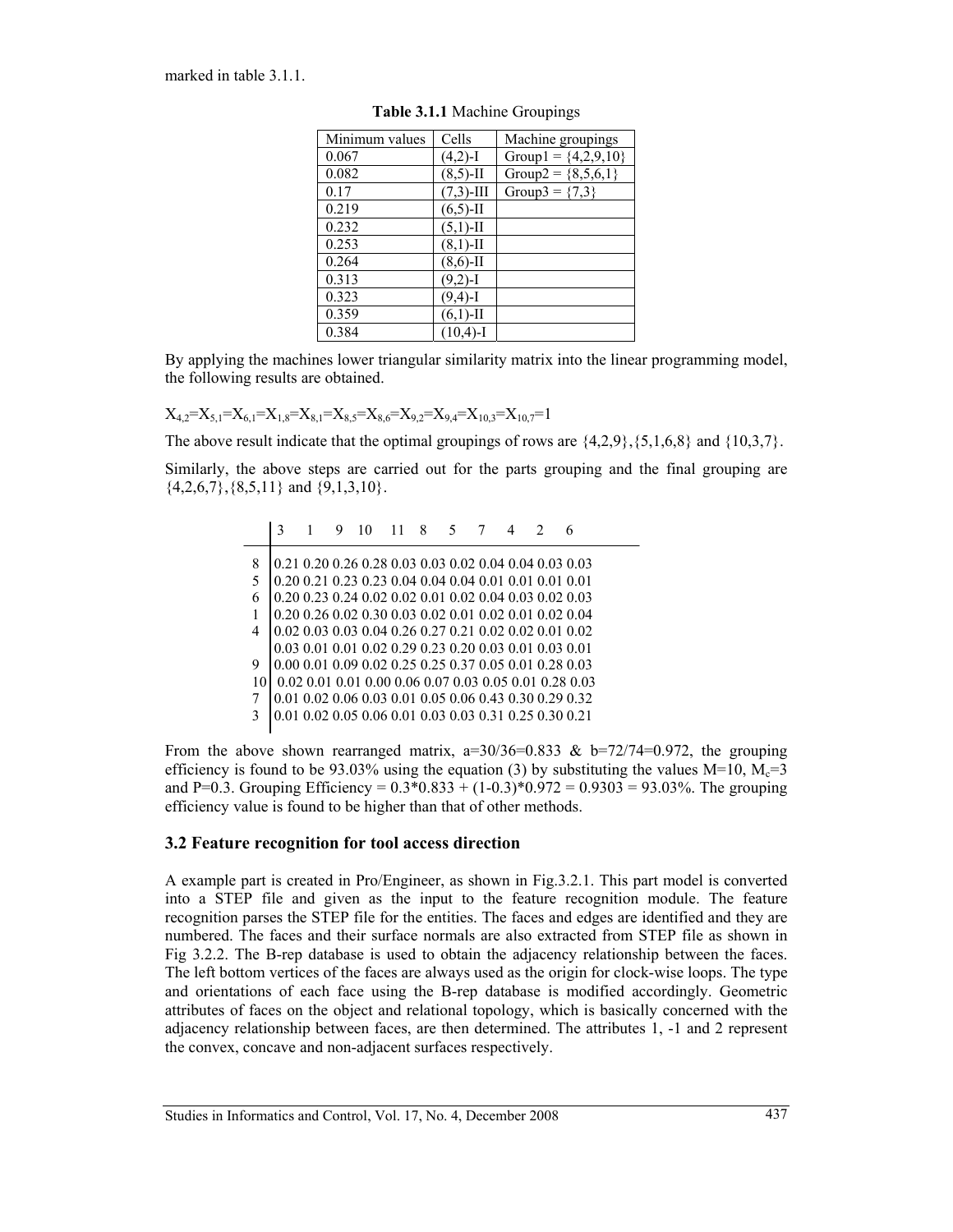

**Figure 3.2.1.** Example part



**Figure 3.2.2.** Example part with faces identified

These attributes and relationships between all faces of the object are converted into a relationship matrix. The relationship matrix is derived from the part and this relationship matrix contains all the information for recognizing the feature. The feature extraction cycle is performed by scanning the matrix starting from the first row as shown in the Table 3.2.1.

|                        | 2 | $\mathbf{3}$ | $\overline{4}$ | 5 <sup>5</sup> | 6              | 7 <sup>1</sup> | 8 | 9 <sup>1</sup> |   |   |   |   |   | $10$   11   12   13   14   15   16   17 |  |
|------------------------|---|--------------|----------------|----------------|----------------|----------------|---|----------------|---|---|---|---|---|-----------------------------------------|--|
|                        |   |              | ∍              | $\overline{2}$ | 2              | 2              | 2 | 2              | 2 | 2 | 2 | 2 | 2 | $\mathcal{L}$                           |  |
| $\mathbf{\mathcal{D}}$ |   |              | ∍              |                | $\overline{2}$ | 2              | 2 | 2              | 2 | 2 | 2 | 2 | 2 | 2                                       |  |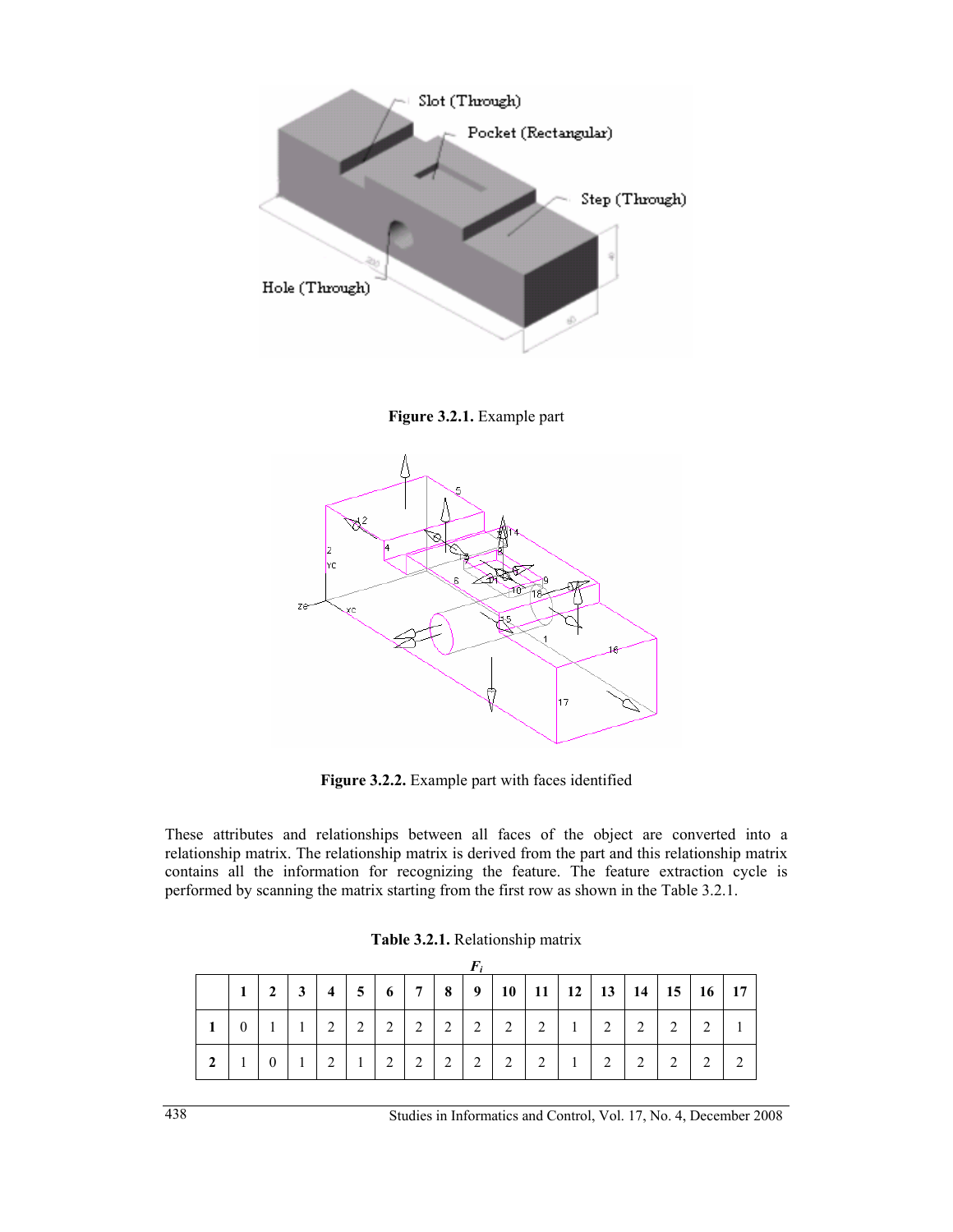|       | 3                       | $\mathbf{1}$   | $\mathbf{1}$   | $\mathbf{0}$   | $\mathbf{1}$   | $\mathbf{1}$   | $\mathbf{1}$     | $\overline{2}$ | $\overline{2}$ | $\overline{2}$ | $\overline{2}$ | $\overline{2}$ | $\overline{2}$ | $\mathbf{1}$     | $\mathbf{1}$   | $\mathbf{1}$     | $\mathbf{1}$   | $\mathbf{1}$     |
|-------|-------------------------|----------------|----------------|----------------|----------------|----------------|------------------|----------------|----------------|----------------|----------------|----------------|----------------|------------------|----------------|------------------|----------------|------------------|
|       | $\overline{\mathbf{4}}$ | 2              | 2              | 1              | $\mathbf{0}$   | $\mathbf{1}$   | $\overline{c}$   | $\overline{c}$ | $\overline{2}$ | $\overline{2}$ | $\overline{2}$ | $\overline{2}$ | $\mathbf{1}$   | $-1$             | $\overline{2}$ | $\overline{c}$   | $\overline{c}$ | $\overline{2}$   |
|       | 5                       | $\overline{c}$ | 1              | $\mathbf{1}$   | $\mathbf{1}$   | $\mathbf{0}$   | $\overline{2}$   | $\overline{2}$ | $\overline{2}$ | $\overline{2}$ | $\overline{2}$ | $\overline{2}$ | $\mathbf{1}$   | $\overline{c}$   | $\overline{c}$ | $\overline{2}$   | $\overline{2}$ | $\overline{2}$   |
|       | 6                       | $\overline{c}$ | $\overline{2}$ | 1              | $\overline{2}$ | $\overline{2}$ | $\boldsymbol{0}$ | $\mathbf{1}$   | $\mathbf{1}$   | $\mathbf{1}$   | $\mathbf{1}$   | $\overline{2}$ | $\mathbf{1}$   | $\overline{c}$   | $\mathbf{1}$   | $\mathbf{1}$     | $\overline{2}$ | $\overline{2}$   |
|       | $\overline{7}$          | $\overline{2}$ | $\overline{2}$ | $\overline{2}$ | $\overline{2}$ | $\overline{2}$ | 1                | $\overline{0}$ | $-1$           | $\overline{2}$ | $-1$           | $-1$           | $\overline{2}$ | $\boldsymbol{2}$ | $\overline{2}$ | $\overline{2}$   | $\overline{2}$ | $\overline{2}$   |
|       | 8                       | $\overline{2}$ | $\overline{2}$ | $\overline{2}$ | $\overline{2}$ | $\overline{2}$ | $\mathbf{1}$     | $-1$           | $\mathbf{0}$   | $-1$           | $\overline{2}$ | $-1$           | $\overline{2}$ | $\overline{2}$   | $\overline{c}$ | $\overline{2}$   | $\overline{2}$ | $\overline{2}$   |
| $F_j$ | 9                       | $\overline{2}$ | $\overline{2}$ | $\overline{2}$ | $\overline{2}$ | $\overline{2}$ | $\mathbf{1}$     | $\overline{2}$ | $-1$           | $\mathbf{0}$   | $-1$           | $-1$           | $\overline{2}$ | $\overline{2}$   | $\overline{2}$ | $\overline{2}$   | $\overline{2}$ | $\overline{2}$   |
|       | 10                      | $\overline{2}$ | $\overline{2}$ | 2              | $\overline{2}$ | $\overline{2}$ | $\mathbf{1}$     | $-1$           | 2              | $-1$           | $\mathbf{0}$   | $-1$           | $\overline{2}$ | $\overline{2}$   | $\overline{c}$ | $\overline{2}$   | $\overline{2}$ | $\overline{2}$   |
|       | 11                      | $\overline{2}$ | $\overline{2}$ | 2              | $\overline{2}$ | $\overline{2}$ | $\overline{c}$   | $-1$           | $-1$           | $-1$           | $-1$           | $\mathbf{0}$   | $\overline{2}$ | $\overline{2}$   | $\overline{c}$ | $\overline{2}$   | $\overline{2}$ | $\overline{2}$   |
|       | 12                      | $\mathbf{1}$   | 1              | $\overline{2}$ | $\mathbf{1}$   | $\mathbf{1}$   | $\mathbf{1}$     | $\overline{c}$ | $\overline{2}$ | $\overline{2}$ | $\overline{2}$ | $\overline{c}$ | $\mathbf{0}$   | $\mathbf{1}$     | $\mathbf{1}$   | $\mathbf{1}$     | $\mathbf{1}$   | $\mathbf{1}$     |
|       | 13                      | $\overline{2}$ | $\overline{2}$ | $\mathbf{1}$   | $-1$           | $\overline{2}$ | $\overline{2}$   | $\overline{2}$ | $\overline{2}$ | $\overline{2}$ | $\overline{2}$ | $\overline{c}$ | $\mathbf{1}$   | $\mathbf{0}$     | $-1$           | $\overline{2}$   | $\overline{2}$ | $\overline{2}$   |
|       | 14                      | $\overline{2}$ | $\overline{2}$ | $\mathbf{1}$   | $\overline{2}$ | $\overline{2}$ | $\mathbf{1}$     | $\overline{2}$ | $\overline{2}$ | $\overline{2}$ | $\overline{2}$ | $\overline{c}$ | $\mathbf{1}$   | $-1$             | $\theta$       | $\overline{2}$   | $\overline{2}$ | $\overline{2}$   |
|       | 15                      | $\overline{2}$ | $\overline{2}$ | $\mathbf{1}$   | $\overline{2}$ | $\overline{2}$ | $\mathbf{1}$     | $\overline{2}$ | $\overline{2}$ | $\overline{2}$ | $\overline{2}$ | $\overline{2}$ | $\mathbf{1}$   | $\overline{2}$   | $\overline{2}$ | $\boldsymbol{0}$ | $-1$           | $\mathbf{1}$     |
|       | 16                      | $\overline{2}$ | $\overline{2}$ | $\mathbf{1}$   | $\overline{2}$ | $\overline{2}$ | $\overline{2}$   | $\overline{2}$ | 2              | $\overline{2}$ | $\overline{2}$ | $\overline{2}$ | $\mathbf{1}$   | $\overline{2}$   | $\overline{2}$ | $-1$             | $\mathbf{0}$   | $\mathbf{1}$     |
|       | 17                      | $\mathbf{1}$   | $\overline{2}$ | 1              | $\overline{2}$ | $\overline{2}$ | $\overline{c}$   | $\overline{c}$ | $\overline{2}$ | $\overline{2}$ | $\overline{2}$ | 2              | 1              | $\overline{c}$   | $\overline{c}$ | 1                | 1              | $\boldsymbol{0}$ |

The root and boundary face is evaluated to extract features. In Fig. 2.2.2, the boundary faces for the step feature are denoted by  $F_1$  to  $F_4$ . If a negative entry is found (-1) in an off-diagonal cell  $(i, j)$  of the relationship matrix, the faces  $F_i$  and  $F_j$  are defined as the root faces of the current feature as shown in shaded cells of table1. The column for the face having an off-diagonal negative  $(-1)$  entry in the  $i<sup>th</sup>$  row is also flagged as root faces. The column for the faces having a positive  $(1)$  entry in the  $i<sup>th</sup>$  row of root faces forms the boundary faces. The cycle is finished when no new root face is found. All the root and boundary faces of the features are successfully determined at the end of the feature extraction cycle. In the extraction cycle, the corresponding edge attributes are also saved for the future use in the feature identification stage. The number of boundary, root and adjacent faces are used in the extraction of features. The number of boundary faces gives the total number of tool approach directions for a given feature. The view directions for each boundary faces are established. Each view direction defines a TAD for the feature. The results are tabulated in Table 3.2.2.

| Table 3.3.2. Tool approach directions obtained from the feature recogniser |  |  |  |  |
|----------------------------------------------------------------------------|--|--|--|--|
|                                                                            |  |  |  |  |

| Feature             | <b>TADs</b>                            | Number of boundary |
|---------------------|----------------------------------------|--------------------|
|                     |                                        | faces              |
| Through Step        |                                        |                    |
| Through Slot        | -x, +x ,-z, -y<br>+x, -x, -z<br>-z, +z |                    |
| Through Hole        |                                        |                    |
| <b>Blind Pocket</b> | $-Z$                                   |                    |

For each TAD, the dimensions are extracted separately and stored in a database. The TADs determined should be validated with respect to various constraints like tool accessibility, locating surfaces and datum requirements. The features having same TAD are grouped in a single set-up without violating the precedence constraints to minimise the set-up change cost.